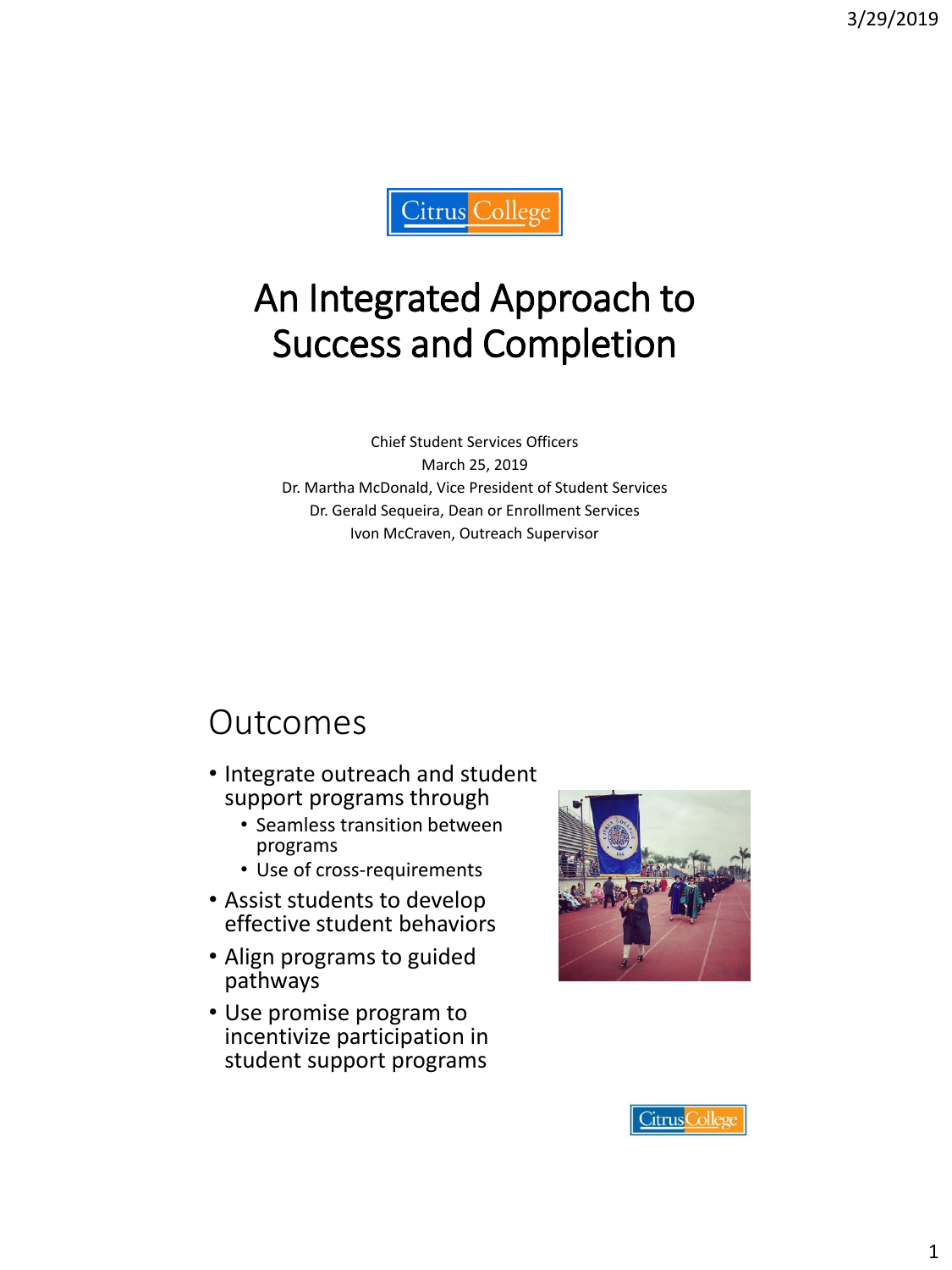# Integrated Roadmap



#### Cross-Requirements

- College and Career Access Pathways (CCAP)
- Early Decision
	- if high school senior not in CCAP, invited to participate in Early Decision
- I Will Complete College (IWCC)
	- must be an Early Decision or CCAP student
	- must apply for Financial Aid each year
	- must see a Counselor on a regular basis
- Citrus College Promise
	- must be in IWCC
	- if eligible, must apply to EOP&S

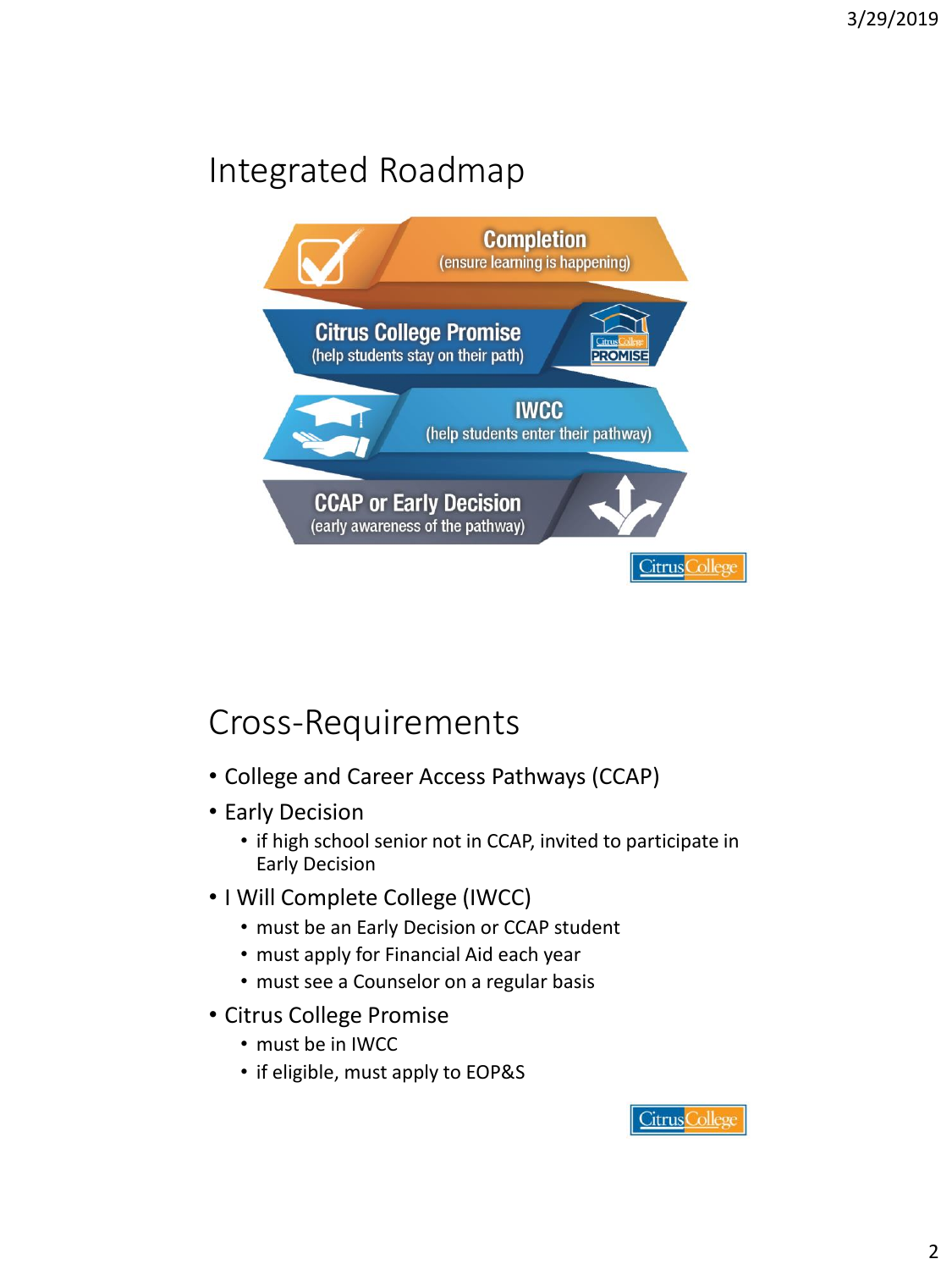## Entering the Path

- Smooth hand-off between programs
	- CCAP and Early Decision students receive priority registration assistance at their high school and participate in Welcome Day
- Collaboration among staff
	- IWCC staff assist with Early Decision
- Students adopt successful behaviors
	- Complete college and transfer-level English and math in one year
	- Enroll full-time
	- Apply for financial aid
	- Apply to other student support programs

Staying on the Path

- Coordination with other support programs
	- Early Alert
	- EOP&S and Promise book services
- Integrated services in house services
	- Counseling Services
	- Financial Aid
- Frequent reminders during key momentum points
	- Declaring a Major
	- Completing Comprehensive Educational Plan
	- Registration Assistance
	- Removing Holds
	- Re-Applying for Financial Aid



**Citrus** College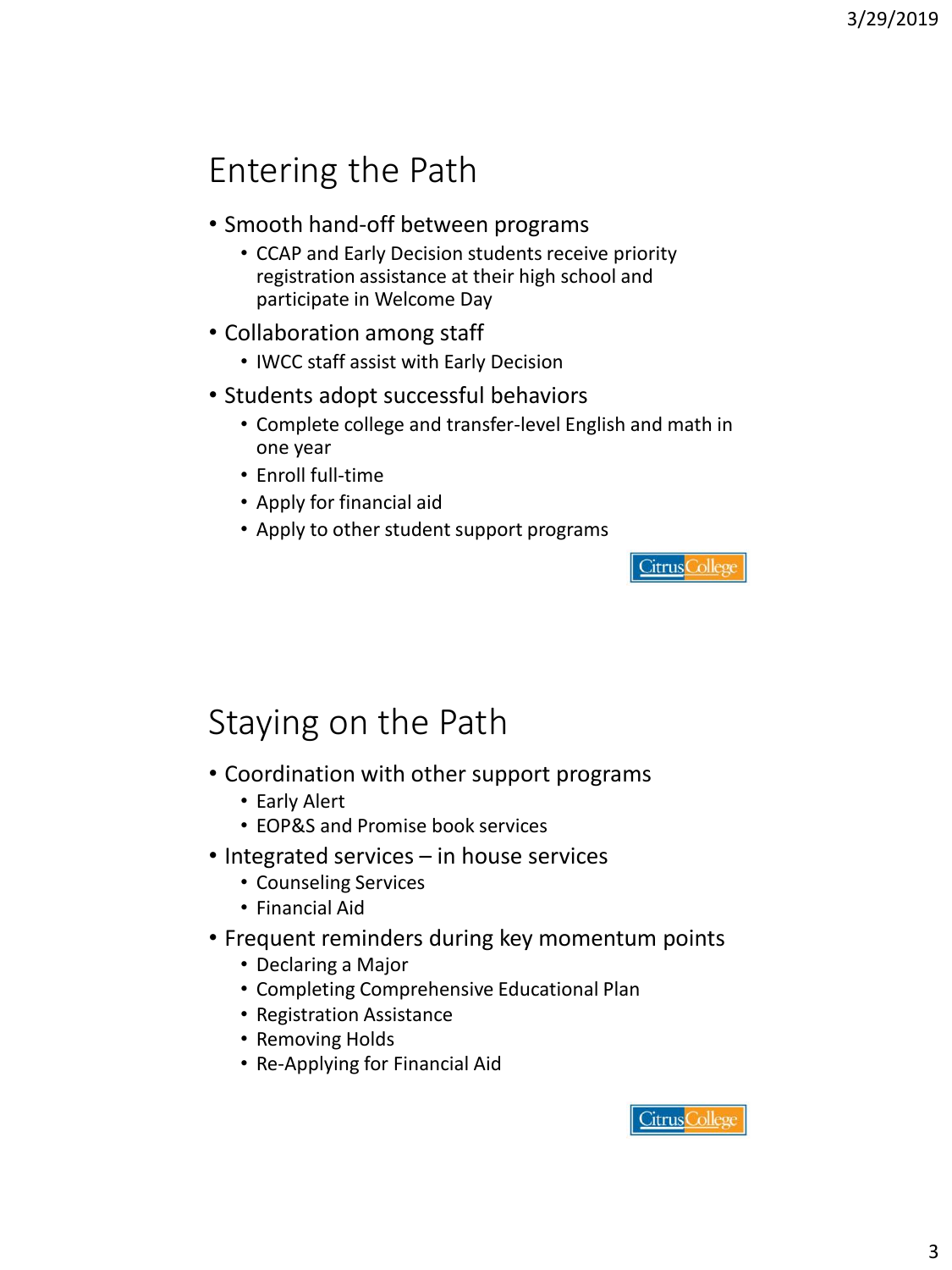#### College and Career Access Pathways

College and Career Access Pathways (CCAP) provides high school students with dual enrollment ensuring a seamless transition from high school to community college.

- AKA: Early College/Dual Enrollment/AB 288
- Customized CCAP program for each high school
- CCAP courses count toward high school and college graduation
- Students complete college onboarding process



#### CCAP: GPA and Units Completed

- Student Count (N=927)
- Average GPA: 3.16
- Average Units Completed: 7.0

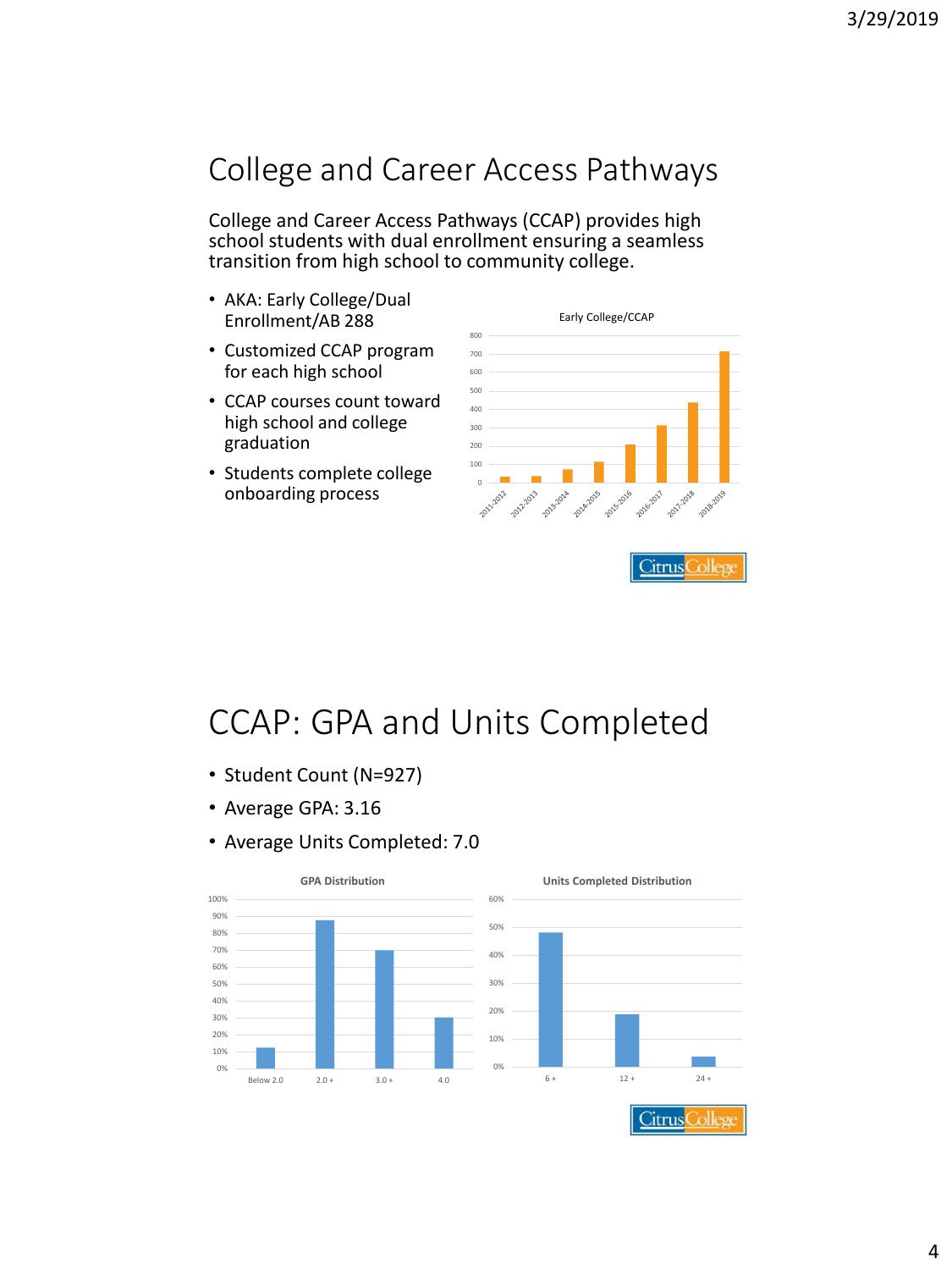| <b>Term</b>        | <b>Enrollment</b><br>Count | A     | B   | $\mathbf{C}$ | D            | F              | <b>FW</b>      | W  | <b>Success Rate</b> | <b>Retention Rate</b> |
|--------------------|----------------------------|-------|-----|--------------|--------------|----------------|----------------|----|---------------------|-----------------------|
| Spring 2017        | 388                        | 155   | 133 | 50           | 14           | 11             | $\mathbf{1}$   | 24 | 87%                 | 94%                   |
| <b>Summer 2017</b> | 244                        | 127   | 81  | 28           | $\mathbf{1}$ | $\mathbf 0$    | $\mathbf{1}$   | 6  | 97%                 | 98%                   |
| <b>Fall 2017</b>   | 406                        | 163   | 141 | 68           | 16 8         |                | 2              | 8  | 92%                 | 98%                   |
| Spring 2018        | 434                        | 195   | 125 | 63           |              | 15 11          | $\overline{7}$ | 18 | 88%                 | 96%                   |
| <b>Summer 2018</b> | 390                        | 273   | 81  | 18           | 9            | $\overline{2}$ | $\Omega$       | 7  | 95%                 | 98%                   |
| <b>Fall 2018</b>   | 627                        | 244   | 200 | 139          | 17           | 9              | $\overline{2}$ | 16 | 93%                 | 97%                   |
| <b>Total</b>       | 2,489                      | 1,157 | 761 | 366          | 72           | 41             | 13             | 79 | 92%                 | 97%                   |

#### CCAP: Success and Retention

• Success Rate = Success Count / Enrollment Count; Success Count are Grades A, B, and C

• Retention Rate = Retention Count / Enrollment Count; Retention Count are Grades A, B, C, D, F, and FW

• Enrollment Count is total of all grades

# Early Decision

Early Decision provides high school seniors a step-bystep process to apply, complete the onboarding process, and enroll at Citrus College.

- Non-CCAP high school seniors invited to participate in Early Decision
- Onboarding process
	- application workshop
	- placement using multiple measures
	- new student orientation
	- career workshop
	- an abbreviated Student Education Plan
	- registration assistance
- Priority Registration (1-Year)





**Citrus** College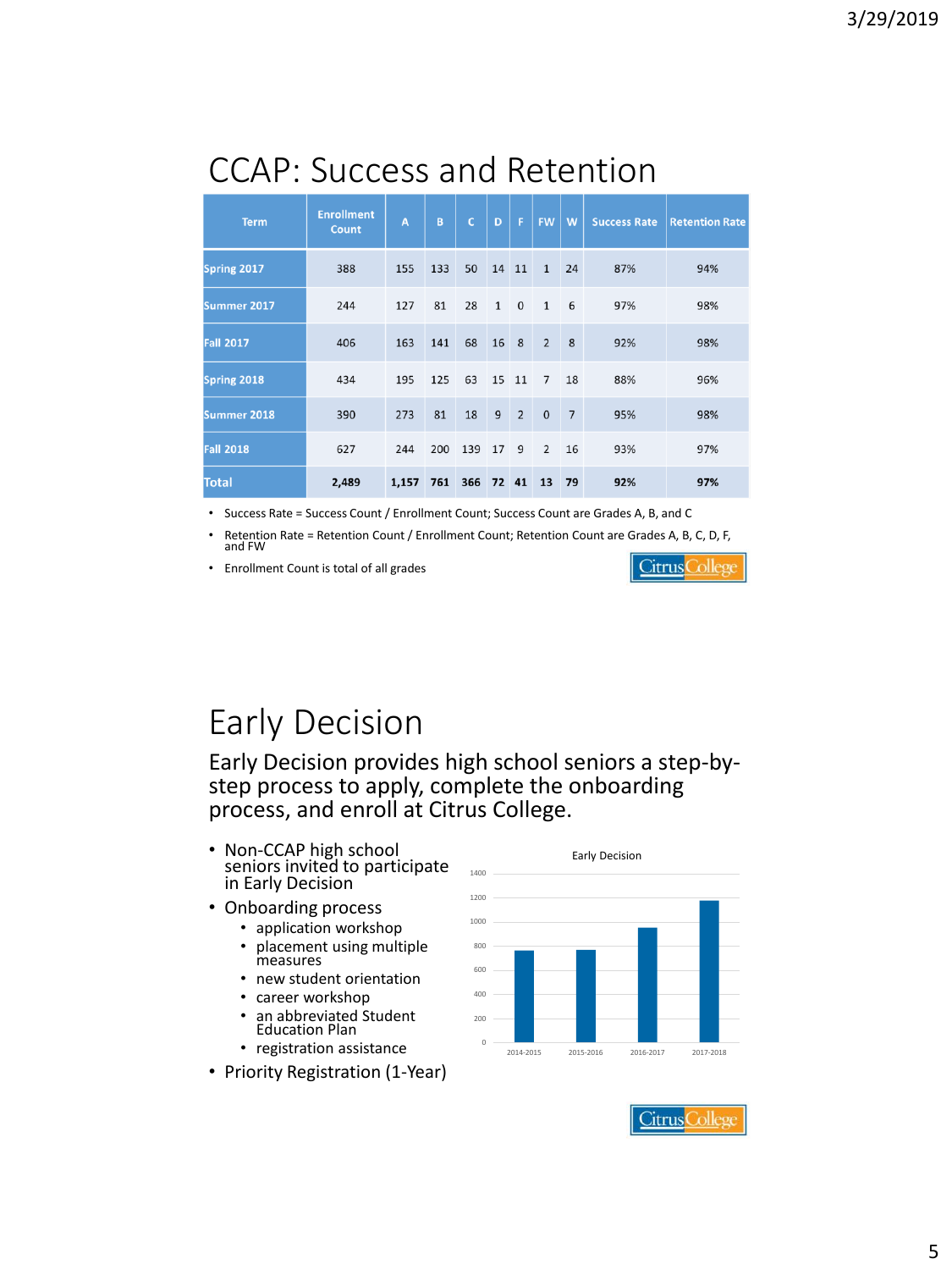### Changes to Onboarding Process

- Prompted by AB 705 and Guided Pathways
- Spring 2018 Early Decision
	- English and Math Assessment ( 180 minutes)
	- In-person Orientation (60 minutes)
- Spring 2019 Early Decision
	- Online Orientation (45 minutes)
	- Career Development Workshop (90 minutes)
	- Student Educational Plan (90 minutes)
		- Degree Works (degree audit and educational planning Software) Demonstration
		- Create Student Educational Plan with Counselor

#### I Will Complete College (IWCC)

The I Will Complete College (IWCC) program prepares new first-time college students to be successful college students and complete their educational goal.

- Encourage effective student behaviors:
	- completing college and transfer-level English and math in one year,
	- enrolling full-time,
	- applying for financial aid, and
	- being aware of important college requirements
- Completion specialists monitor each student's progress and provide frequent reminders during key momentum points





Citrus College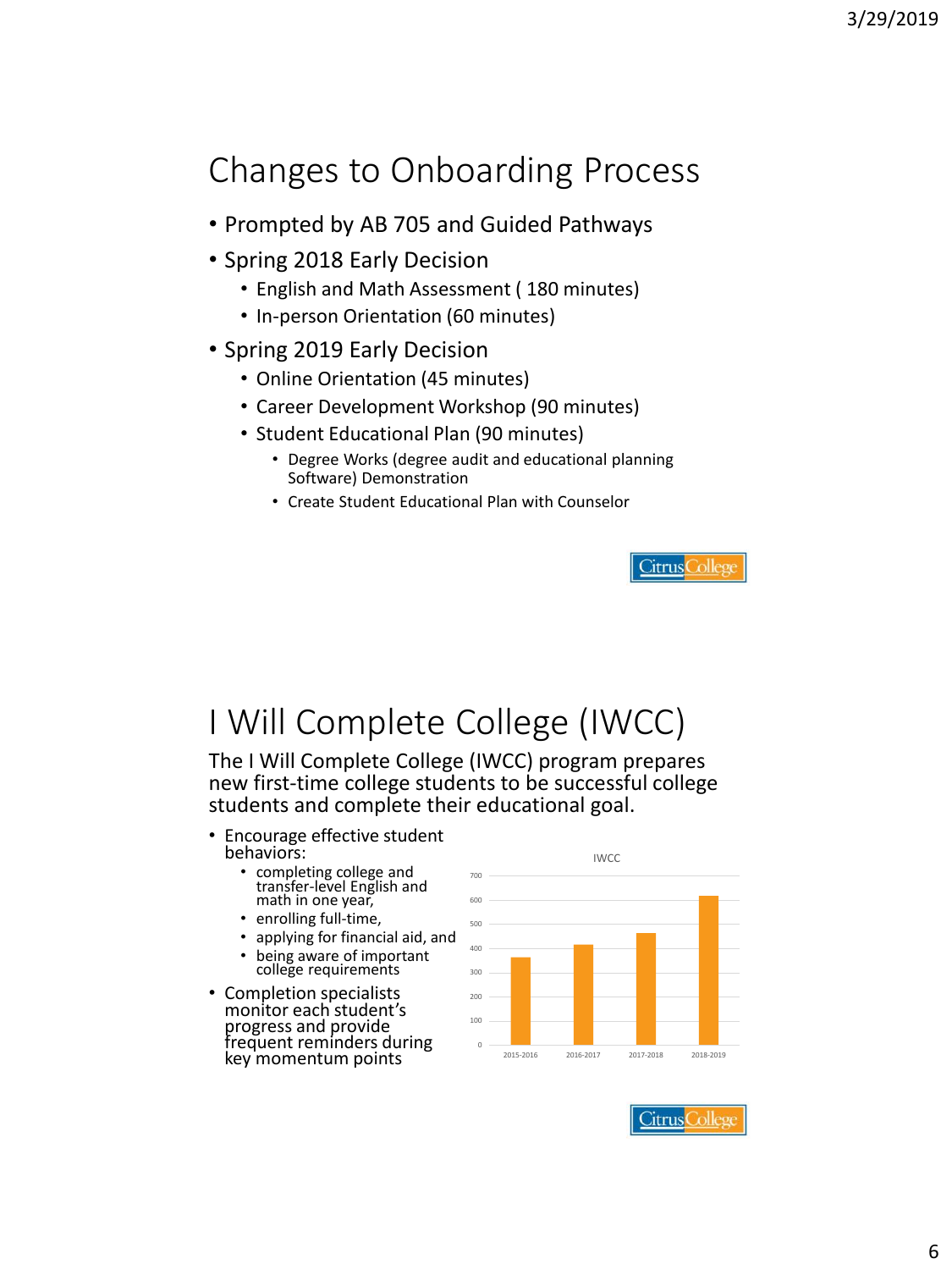### IWCC: Student Success

#### • Effective Student Behaviors

- completing college and transfer-level English and math in one year
	- 61% completed transfer level English within one year
	- 50% completed transfer level math within one year
- enrolling full-time
	- 100% of students enrolled full time
- applying for financial aid
	- 100% of students applied for financial aid
- Scale
	- served about 33% of all first-time college students
- Equity
	- gains are similar for disproportionately impacted populations identified by the college's Student Equity Plan
- Completion
	- 24% of IWCC students in the first cohort earned an associate degree in three years (8% higher than similar cohort)



#### Citrus College Promise

The Citrus College Promise program increases college access for first-time college students, provides student support, and promotes completion.

- Access
	- Enrollment and Mandatory Fees
		- fall and spring semesters
		- first two years
	- Textbook Grant Program
- Student Support
	- IWCC Program
- Completion



- Requires students maintain 2.0 GPA in year one and 2.5 GPA in year two
- Students must complete 30 units by fall of year two
- 618 students in fall 2018